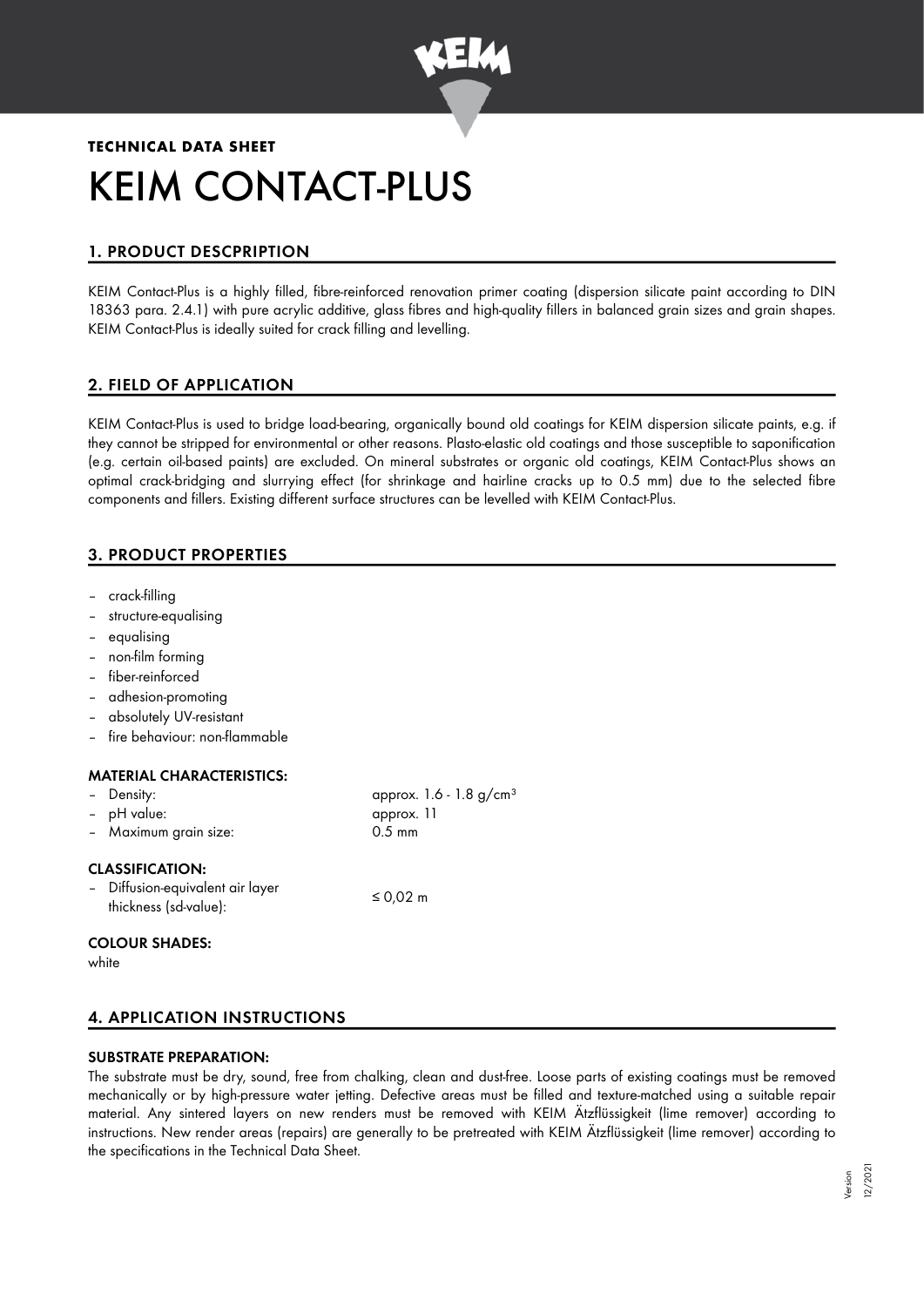#### APPLICATION CONDITIONS:

Ambient and substrate temperature ≥ 5 °C during application and drying. Do not apply in direct sunlight or on sun-heated substrates. Protect surfaces from direct sun, wind and rain during and after application.

#### APPLICATION:

KEIM Contact-Plus Always apply undiluted with a brush evenly in a criss-cross pattern on non-absorbent substrates. Dilute with max. 10 % and following products on absorbent substrates: KEIM Fixativ, KEIM Soldalit-Fixativ, KEIM Spezial-Fixativ, KEIM Concretal-Fixativ.

#### COATING SYSTEM:

KEIM Contact-Plus must always be overcoated with one or two subsequent coats, e.g. KEIM Granital, KEIM Soldalit or KEIM Concretal-W.

For light colour shades (price group I), one covering final coat, undiluted, is usually sufficient.

For darker colour shades (price group II), two subsequent coats are required, e.g.: Intermediate coat: with diluted Granital (max. 2 l KEIM special fixative (Spezial-Fixativ) per 10 kg) Final coat: with KEIM Granital, undiluted.

KEIM Contact-Plus can be tinted with KEIM Granital, KEIM Soldalit, KEIM Concretal-W or KEIM colour concentrates up to 10% addition.

#### DRYING TIME:

Can be overcoated after 12 hours at the earliest (at 23°C and 50% RH). At higher relative humidity, layer thicknesses and/ or lower temperatures, drying is delayed accordingly.

#### CONSUMPTION:

approx. 0,4-0,5 kg/m²

#### CLEANING OF TOOLS:

Clean immediately with water.

#### 5. PACKAGING

| <b>Container content</b> | Unit of measure | Quantity on pallet | Type of container |
|--------------------------|-----------------|--------------------|-------------------|
|                          | κg              | 24                 | bucket            |
|                          | κg              |                    | bucket            |

## 6. STORAGE

| max. storage time | <b>Storage conditions</b>                            |
|-------------------|------------------------------------------------------|
| 12 months         | keep container tightly sealed.<br>cool<br>frost-free |

#### 7. DISPOSAL

For disposal information refer to section 13 of the safety data sheet.